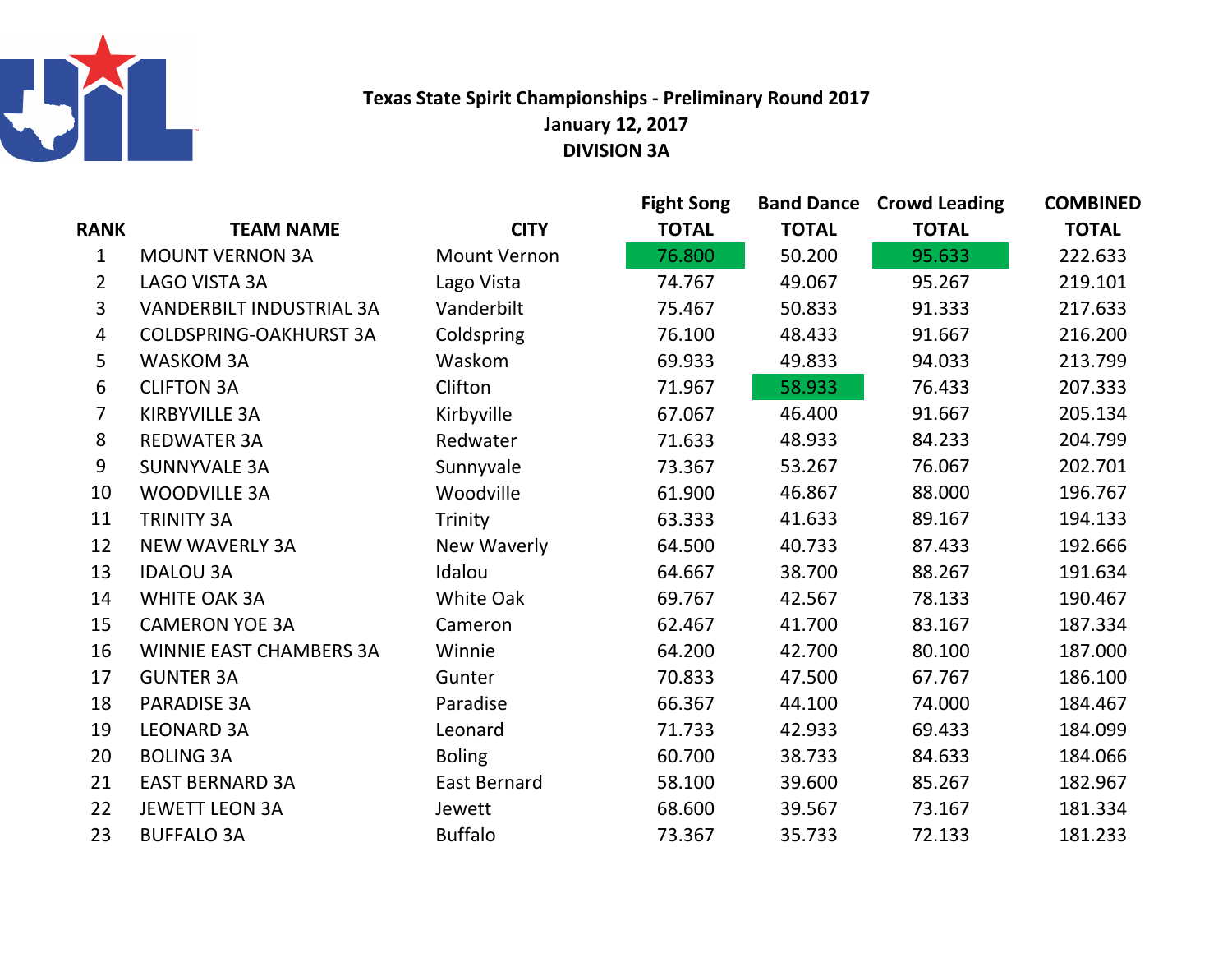

## Texas State Spirit Championships - Preliminary Round 2017January 12, 2017DIVISION 3A

|      |                                              |                  | <b>Fight Song</b> |              | <b>Band Dance Crowd Leading</b> | <b>COMBINED</b> |
|------|----------------------------------------------|------------------|-------------------|--------------|---------------------------------|-----------------|
| RANK | <b>TEAM NAME</b>                             | <b>CITY</b>      | <b>TOTAL</b>      | <b>TOTAL</b> | <b>TOTAL</b>                    | <b>TOTAL</b>    |
| 24   | <b>BUNA 3A</b>                               | <b>Buna</b>      | 58.533            | 43.267       | 78.467                          | 180.267         |
| 25   | <b>BALLINGER 3A</b>                          | <b>Ballinger</b> | 62.567            | 41.000       | 76.567                          | 180.134         |
| 26   | <b>WHITEWRIGHT 3A</b>                        | Whitewright      | 59.567            | 38.833       | 81.233                          | 179.633         |
| 27   | <b>CALLISBURG 3A</b>                         | Gainesville      | 64.833            | 41.533       | 73.133                          | 179.499         |
| 28   | <b>BOYD 3A</b>                               | Boyd             | 61.667            | 44.467       | 73.200                          | 179.334         |
| 29   | MOUNT PLEASANT CHAPEL HILL 3/ Mount Pleasant |                  | 60.967            | 42.900       | 75.433                          | 179.300         |
| 30   | <b>KEMP 3A</b>                               | Kemp             | 61.400            | 43.733       | 73.967                          | 179.100         |
| 31   | <b>JEFFERSON 3A</b>                          | Jefferson        | 60.767            | 44.467       | 73.500                          | 178.734         |
| 32   | <b>MERKEL 3A</b>                             | Merkel           | 57.633            | 45.700       | 75.200                          | 178.533         |
| 33   | <b>GRANDVIEW 3A</b>                          | Grandview        | 61.567            | 37.500       | 78.867                          | 177.934         |
| 34   | LITTLE RIVER ACADEMY 3A                      | Little River     | 62.567            | 40.900       | 74.133                          | 177.600         |
| 35   | <b>BROCK 3A</b>                              | Weatherford      | 67.100            | 31.167       | 78.633                          | 176.900         |
| 36   | <b>EDNA 3A</b>                               | Edna             | 57.700            | 44.333       | 74.700                          | 176.733         |
| 37   | <b>KERMIT 3A</b>                             | Kermit           | 59.833            | 39.433       | 75.267                          | 174.533         |
| 38   | <b>BECKVILLE 3A</b>                          | Beckville        | 63.867            | 40.467       | 69.833                          | 174.167         |
| 39   | PATTONVILLE PRAIRILAND 3A                    | Pattonville      | 60.433            | 41.667       | 71.767                          | 173.867         |
| 40   | <b>TUSCOLA JIM NED 3A</b>                    | Tuscola          | 56.967            | 42.333       | 74.233                          | 173.533         |
| 41   | POTTSBORO 3A                                 | Pottsboro        | 57.567            | 40.933       | 74.633                          | 173.133         |
| 42   | <b>DIANA NEW DIANA 3A</b>                    | Diana            | 60.400            | 40.500       | 72.000                          | 172.900         |
| 43   | <b>ROCKDALE 3A</b>                           | Rockdale         | 57.567            | 42.167       | 73.000                          | 172.734         |
| 44   | <b>SCURRY-ROSSER 3A</b>                      | Scurry           | 65.933            | 35.000       | 71.467                          | 172.400         |
| 45   | ORE CITY 3A                                  | Ore City         | 57.000            | 42.233       | 72.333                          | 171.566         |
| 46   | <b>FRANKLIN 3A</b>                           | Franklin         | 63.267            | 38.467       | 69.500                          | 171.234         |
|      |                                              |                  |                   |              |                                 |                 |